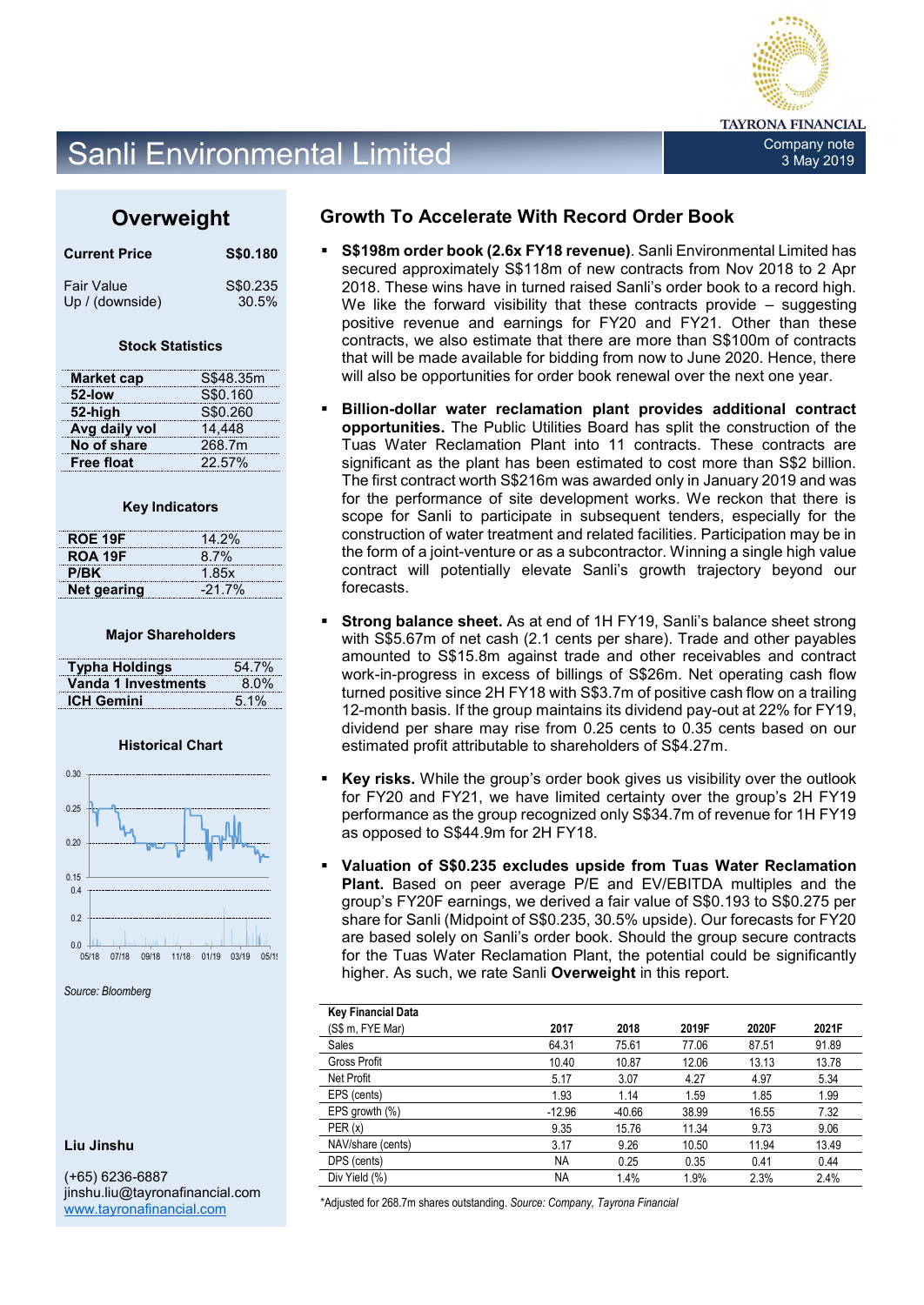## **Spate of contract wins bolsters outlook**

**Strong order book of S\$198m (2.6x FY18 revenue).** Sanli Environmental Limited announced on 2 April 2019 that it has secured S\$12.1m of new contracts since late January. These contracts add on to S\$51.5m of PUB contracts announced on 22 January 2019 and S\$54.3m of new contracts announced on 15 November 2019. All in, Sanli's order book has ballooned from S\$110.2m as at 31 March 2018 to S\$198.0m as at 2 April 2019.

We are encouraged by the high order book growth. Most of the contracts will be completed within or before 31 March 2021 or FY21. Only one S\$54.3m contract and one S\$1.66m contract will stretch to FY22. Hence, we can expect the strong order book today to translate into higher revenue for FY20 and FY21. The group reported revenue of S\$75.6m for FY18. We estimate that the group is likely achieve revenue of around S\$87.5m and S\$91.9M for FY20 and FY21 respectively.







*Source: Tayrona Financial, Company*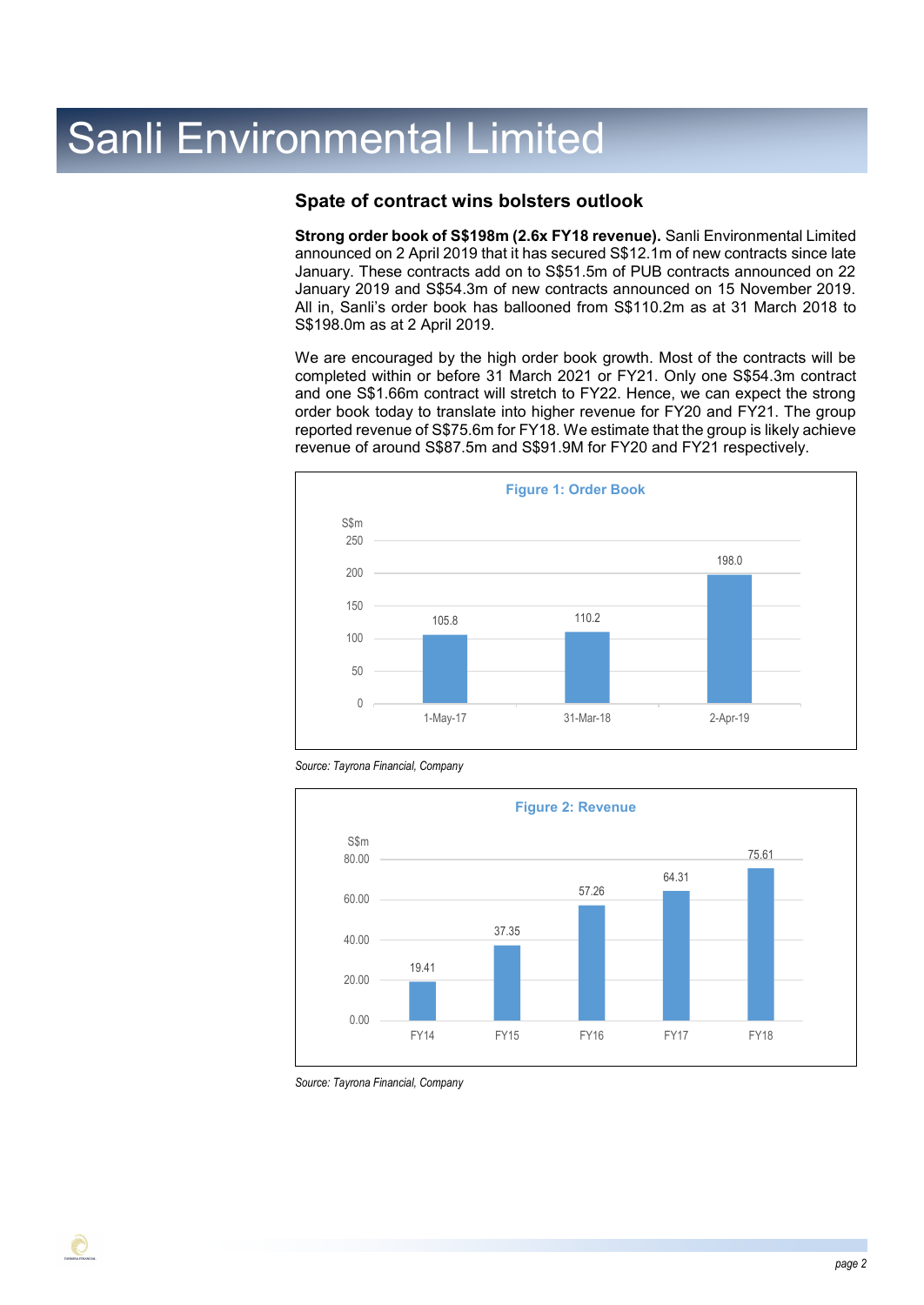### **Figure 3: List of New Contracts Won**

| <b>No</b>        | <b>Award Date/</b><br>announcement<br><b>Date</b> | <b>Description</b>                                                                                                | <b>Contract</b><br>Size (S\$m) | Revenue,<br><b>Recognition</b><br><b>Period</b> |
|------------------|---------------------------------------------------|-------------------------------------------------------------------------------------------------------------------|--------------------------------|-------------------------------------------------|
| M <sub>1</sub>   | $2-Apr-19$                                        | Supply of water meters of various sizes to local government                                                       | 1.8                            | FY2020                                          |
| <b>M2</b>        | $2-Apr-19$                                        | Supply of pipes and accessories                                                                                   | 2.5                            | FY2020                                          |
| PUB <sub>1</sub> | 15-Mar-19                                         | Maintenance of electrical equipment at Johor plants                                                               | 1.66                           |                                                 |
| PUB <sub>2</sub> | 22-Feb-19                                         | Refurbishment of centrifugal pumps in NEWater factories and waterworks                                            | 3.74                           | FY2020 - FY2022                                 |
| PUB <sub>3</sub> | 13-Feb-19                                         | Overhaul of centrifugal pumps, disintegrators and related equipment and maintenance works at<br>PUB installations | 2.4                            |                                                 |
| PUB4             | 18-Jan-19                                         | Replacement of mechanical and electrical equipment at Kranji Water Reclamation Plant                              | 51.5                           | FY2020 - FY2021                                 |
| PUB <sub>5</sub> | 19-Dec-18                                         | Supply and delivery centrifugal pumps to Johor River Waterworks                                                   | 0.03                           | FY2019                                          |
| PS1              | 15-Nov-18                                         | Supply and installation of mechanical (water management) package works at Pulau Tekong and<br>other contracts     | 54.3                           | FY2019 - FY2022                                 |

Contracts M1 and M2 are from Myanmar. The contract size of PUB1, PUB2 and PUB3 are based on published percentages from scheduled rates as provided by PUB. PS1 is a private sector project and was disclosed on 15 November 2018 with other contracts for a total quantum of S\$54.3m. All other projects were awarded by the Public Utilities Board.

*Source: Company, GeBiz*

**Diversifying customer base.** Of the eight new contracts that we obtained from both GeBiz and company announcements, most of them are from the Public Utilities Board. The S\$54.3m of contracts announced by the company on 15 November 2018 mainly referred to a sub-contract from Boskalis / Penta-Ocean Joint Venture for the supply and installation of mechanical (water management) package works at Pulau Tekong from FY19 to FY22 (four years). In addition, the group also secured two new Myanmar contracts worth S\$1.8m and S\$2.5m in 2019. Hence, the new contract wins not only raised the group's outlook but also show that the group is successfully diversifying its revenue base to include private sector and foreign government projects.

### **Figure 4: Artist Impression of Pulau Tekong Polder Project**



 *Source: Surbana Jurong website*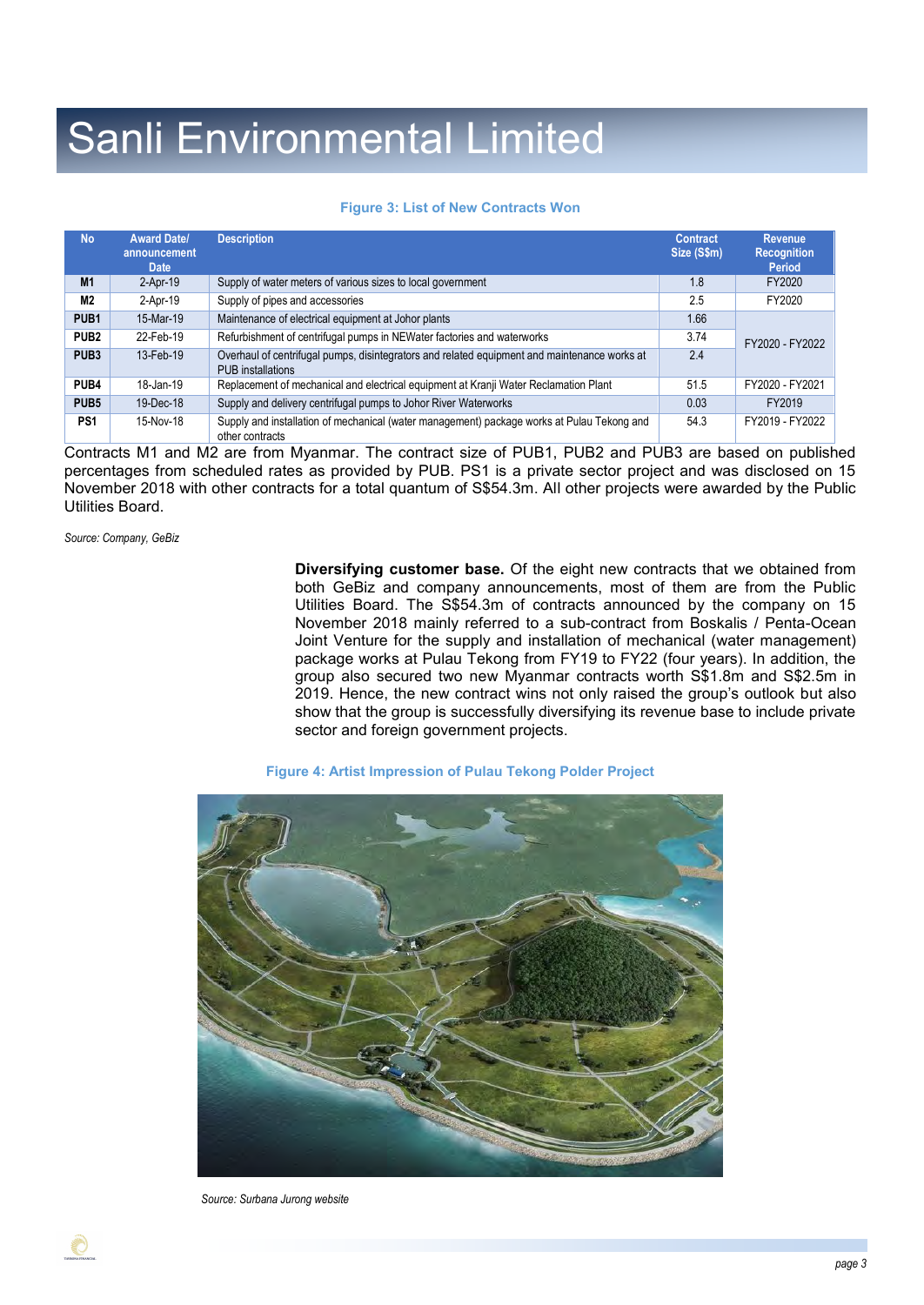## **Maintains leadership position in public tenders**

**Maintains high 30% contract win rate.** We counted the tenders that Sanli participated in, based on award dates from 4 December 2018 to 27 March 2019. Of these 15 tenders, Sanli emerged as a market leader, winning five out of 15 contracts. Of these five projects, Sanli won four of them as the lowest bidder. For one project (Overhaul of centrifugal pumps, disintegrators and related equipment and maintenance works at PUB installations), Sanli won the contract even though its bid was 11% higher than the lowest bid.

The remaining projects were won by at least eight other vendors with Memiontec securing two membrane related contracts of a total value of S\$13.98m.<sup>1</sup> In fact, Sanli's bids were very close to that of Memiontec, losing out by only 3.7% and 8.3% respectively from the lowest bids. As for the other contracts, Sanli typically lost out to the lowest bidder by an average of 33%.

Sanli's bidding behaviour shows that the group focuses on niches where it has cost and operating advantages and does not slash prices to compete for projects. The group has an average gross margin of about 15% since FY17.

| <b>Date</b><br>awarded | <b>Tender Reference</b>                              | <b>Abbreviated Description</b>                                                                               | <b>Winner</b>    | No. of<br><b>Bids</b> | Winning<br><b>Bid</b><br>(S\$m) | <b>Lowest</b><br><b>Bid</b><br>(S\$m) | Sanli's<br><b>Bid</b><br>(S\$m) | <b>Max</b><br><b>Bid</b><br>(S\$m) | <b>Schedul</b><br>ed Rate |
|------------------------|------------------------------------------------------|--------------------------------------------------------------------------------------------------------------|------------------|-----------------------|---------------------------------|---------------------------------------|---------------------------------|------------------------------------|---------------------------|
| 1-Mar-19               | PUB000ETT18300<br>098/<br>WRP/33180016               | Supply and installation of biogas<br>generator system at Changi<br><b>Water Reclamation Plant</b>            | Tricaftan        | 9                     | 8.9                             | 7.9                                   | 9.89                            | 14.0                               | <b>NA</b>                 |
| 11-Feb-19              | PUB000ETQ1830<br>0345 / 44180483                     | Installation of automatic sample<br>dispensing system in Ulu<br>Pandan Water Reclamation<br>Plant            | E&M              | 4                     | 0.0528                          | 0.0528                                | 0.06                            | 0.06                               | <b>NA</b>                 |
| 17-Jan-19              | PUB000ETT18300<br>255/<br>WRP/33180220               | Replacement of minor<br>components in Ulu Pandan<br><b>Water Reclamation Plant</b>                           | Pro-Ace          | 3                     | 2.30                            | 2.3                                   | 3.28                            | 3.88                               | <b>NA</b>                 |
| 15-Jan-19              | PUB000ETT18300<br>224 / CW-<br>RC/33180195           | Maintenance of Crest Gate<br>System at Marina Barrage                                                        | Asia<br>Projects | 4                     | 4.69                            | 4.69                                  | 7.97                            | 7.97                               | <b>NA</b>                 |
| 26-Dec-18              | PUB000ETT18300<br>164/<br>WRP/33180152               | Replacement of membranes and<br>SCADA for membrane<br>bioreactor at Jurong Water<br><b>Reclamation Plant</b> | <b>Memiontec</b> | 8                     | 9.60                            | 9.10                                  | 10.4                            | 11.5                               | <b>NA</b>                 |
| 24-Dec-18              | PUB000ETT18300<br>195 / WSP-<br>PW/33180154          | Replacement of chlorine and<br>ammonia dosing & neutralising<br>systems at Johor River<br>Waterworks         | Yucax            | 5                     | RM10.2m                         | 2.97                                  | 4.42                            | 4.42                               | <b>NA</b>                 |
| 14-Dec-18              | PUB000ETT18300                                       | Supply and installation of LED                                                                               | Multiple         | 30                    | $-33.8%/$                       | $-49.8%$ /                            | $-20\%$ /                       | $+5%/$                             | S\$0.9m/                  |
|                        | 193 / WSP-<br>NW/33180171                            | lightings in PUB Waterworks<br>and NEWater plants                                                            | suppliers        |                       | $-33.9%$ /<br>$-33%$            | $-49.1%$<br>$-38%$                    | $-26%$ /<br>$-10%$              | $+5%/$<br>23%                      | S\$1.3m/<br>S\$0.3m       |
| 13-Dec-18              | PUB000ETT18300<br>198/<br>WRN/33180179               | Maintenance and repair of on-<br>site sewerage facilities in<br>mainland Singapore                           | Boon Wee         | 9                     | $-51.00%$                       | $-51.00%$                             | $-16.00%$                       | 80.00%                             | S\$3.0m                   |
| 7-Dec-18               | PUB000ETT18300<br>201/<br>PUB000/WSP-<br>NW/33180186 | Replacement further<br>extension microfiltration<br>membranes at Kranji NEWater<br>Factory                   | Memiontec        | 8                     | 4.38                            | 4.38                                  | 4.54                            | 7.0                                | <b>NA</b>                 |
| $4-Dec-18$             | PUB000ETT18300<br>200/<br>WRP/33180184               | Servicing and maintenance of<br>plant compressed air systems at<br>Changi Water Reclamation Plant            | Marunda<br>Utama | 6                     | $-22.00%$                       | $-22.00%$                             | $-5.00%$                        | $-5.00%$                           | S\$3.0m                   |
|                        |                                                      |                                                                                                              |                  | <b>Total</b>          | S\$38.8m                        |                                       | S\$47.9m                        |                                    |                           |

### **Figure 5: Tenders Participated by, but NOT Awarded to Sanli (4 December to 27 March)**

*Source: GeBiz*

-

€

<sup>1</sup> There is one contract with an estimated total value of S\$1.66m that was won by multiple vendors.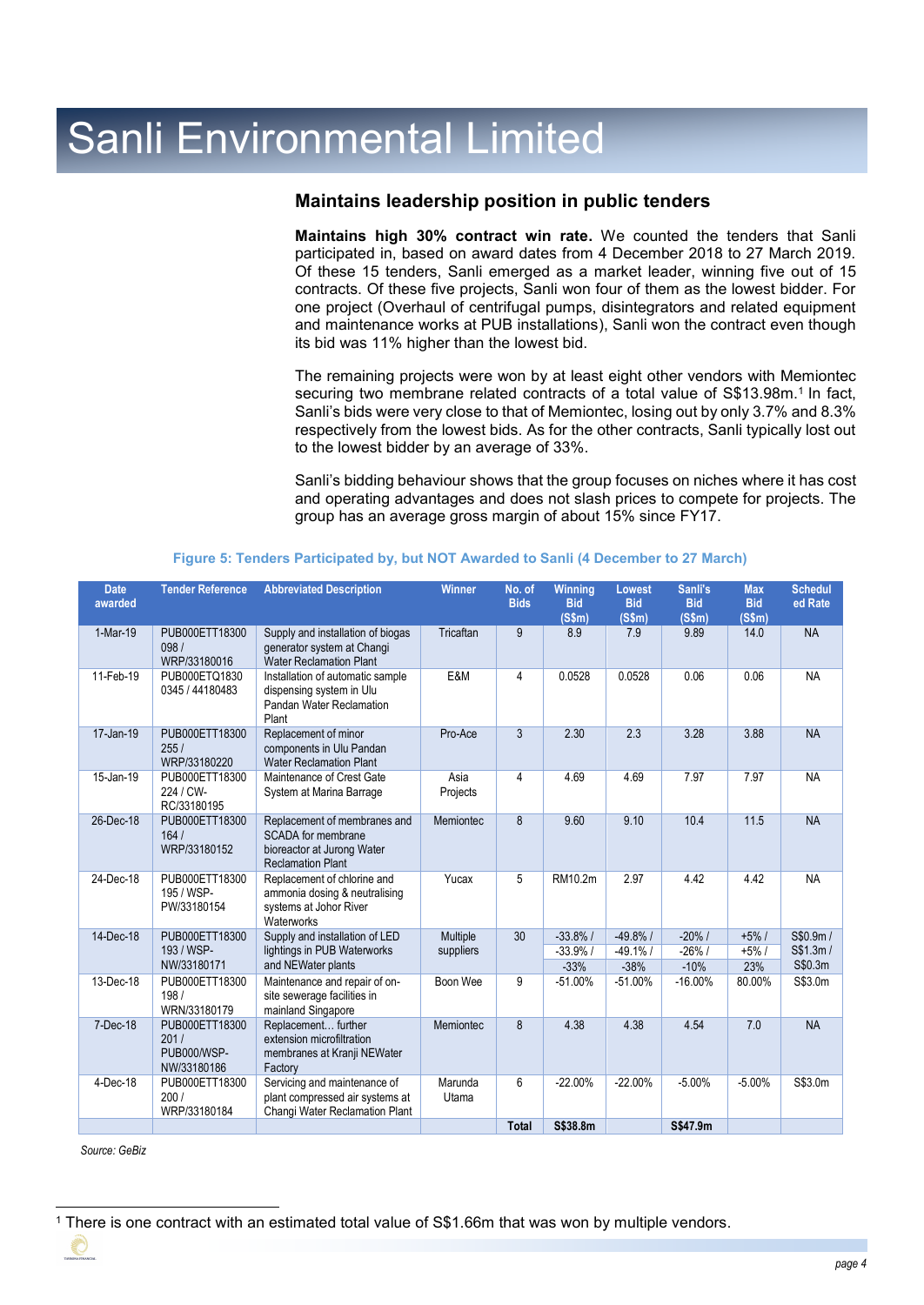

Data from Figures 3 and 5, excluding foreign and private sector projects.

*Source: Tayrona Financial, GeBiz*

**Expect one more contract win.** As at 27 March, Sanli has further participated in six unawarded GeBiz tenders of which it is the lowest bidder for a S\$5.19m contract to service, maintain and repair the chemical dosing system and other minor works at Johor River Waterworks.

### **Figure 7: Tenders Participated by Sanli and Pending Award (4 December to 27 March)**

| <b>Tender Reference</b>                                 | <b>Abbreviated Description</b>                                                                                                    | <b>Closing</b><br><b>Date</b> | Lowest<br><b>Bidder</b>            | <b>Lowest</b><br><b>Bid</b> | Sanli's<br><b>Bid</b> | No. of<br><b>Bids</b> | <b>Scheduled</b><br>Rate |
|---------------------------------------------------------|-----------------------------------------------------------------------------------------------------------------------------------|-------------------------------|------------------------------------|-----------------------------|-----------------------|-----------------------|--------------------------|
| PUB000ETT19300023 /<br>PUB000/WSP-<br>NW/33190028       | Maintenance of plant and equipment at Kranji NEWater<br>factory, Bedok NEWater factory and Variable Salinity<br>Plant             | 7-Mar-<br>19                  | <b>DSL Metal</b><br>/ Ace<br>Water | $-48\%$ / -<br>48%          | $-30\%$ / $-$<br>30%  | 9                     | S\$3.65m/<br>S\$4.23m    |
| PUB000ETT19300016 /<br>WSP-PW/33190011                  | Servicing, maintenance and repair of chemical<br>dosing system and other minor works at Johor River<br>Waterworks                 | 28-Feb-<br>19                 | Sanli                              | S\$5.19m                    | S\$5.19m              | 6                     | ΝA                       |
| PUB000ETT19300011 /<br>WRP/33180291                     | Servicing and maintenance of aeration system at Kranji<br><b>Water Reclamation Plant</b>                                          | $14$ -Feb-<br>19              | <b>DSL Metal</b>                   | $-40.5%$                    | $-26.0%$              | 6                     | S\$0.75m                 |
| PUB000ETT18300304 /<br><b>PUB000/CW-</b><br>RC/33180278 | Provision, servicing and maintenance of conductivity<br>monitoring system at tidal gates and Marina Barrage                       | $14$ -Feb-<br>19              | Winsys                             | $-57%$                      | $-41.0%$              | 8                     | S\$1.82m                 |
| PUB000ETT18300305 /<br>WSN-PW/33180290                  | Supply, installation and commissioning of butterfly valves<br>and ancillaries at various locations in the water supply<br>network | $31$ -Jan-<br>19              | Indat                              | S\$0.459m                   | S\$0.664m             | 12                    | <b>NA</b>                |
| PUB000ETT18300271 /<br>CW-RC/33180238                   | Replacement of pumpsets at Upper Seletar pumping<br>station and various pond and stream stations                                  | 24-Jan-<br>19                 | Altus                              | S\$3.60m                    | S\$3.67m              | 6                     | <b>NA</b>                |
|                                                         |                                                                                                                                   |                               | <b>Total</b>                       | S\$14.6m                    |                       |                       |                          |

*Source: GeBiz*

€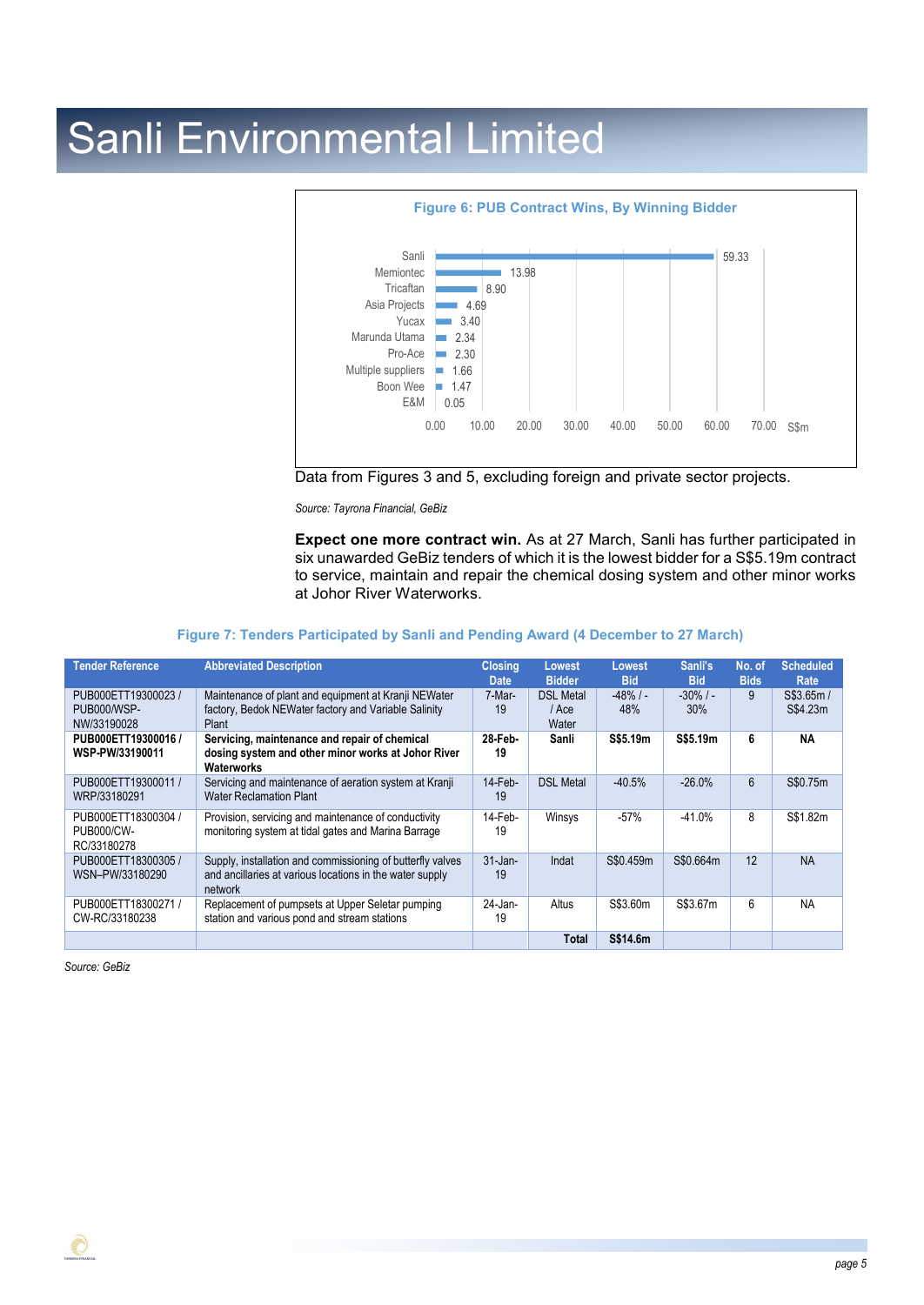## **More than S\$160m of contracts available for bidding**

We further extracted a list of open tenders from GeBiz and upcoming tenders from PUB based on the registered workheads of Sanli. The list of upcoming tenders on the PUB website includes purchases that were supposed to be made in March 2019 or earlier. To avoid double counting with tenders that are already on GeBiz, we only take into consideration upcoming tenders whose purchases are supposed to be made after March 2019. Using the tender limits as a proxy, we estimate that current announced upcoming and open tenders have a combined value of at least S\$160m.

Sanli is graded C1 with a tender limit of up to S\$4.0m for CW02 civil engineering, L5 with a tender limit of up to S\$13.0m for ME02 building automation, industrial and process control systems, L6 with unlimited tender capacity for ME05 electrical engineering and ME11 mechanical engineering and L3 with a tender limit of up to S\$4.0m for SY08 mechanical equipment, plant and machinery.

|                     |                                                                                                                   | <b>Financial</b> |                     |
|---------------------|-------------------------------------------------------------------------------------------------------------------|------------------|---------------------|
| <b>Closing date</b> | <b>Description</b>                                                                                                | Category         | <b>Tender Limit</b> |
|                     | As extracted from GeBiz                                                                                           |                  |                     |
| 4 Apr 19            | Supply, installation, testing & commissioning and maintenance of a monitoring system at Kranji NEWater Factory    | L1               | Up to S\$0.65m      |
| 18 Apr 19           | Supply and delivery of large water meters for Year 2019 to Year 2020                                              | L5               | Up to S\$13.0m      |
| 25 Apr 19           | Maintenance of membrane plant and other general works at Choa Chu Kang Waterworks                                 | L3               | Up to S\$4.0m       |
| 25 Apr 19           | Enhancement of compressed air and dewatered sludge conveyance systems at Changi WRP                               | L4               | Up to S\$6.5m       |
| 16 May 19           | Tuas Water Reclamation Plant contract 3A - industrial liquids modules                                             | L <sub>6</sub>   | Unlimited           |
|                     |                                                                                                                   |                  |                     |
| Likely              |                                                                                                                   |                  |                     |
| Month of            |                                                                                                                   |                  |                     |
| Purchase            | As extracted from PUB website                                                                                     |                  |                     |
| Apr 2019            | Supply, commission and maintenance of mobile analysers                                                            | L2               | Up to S\$1.3m       |
| Apr 2019            | Servicing and maintenance of control and monitoring systems at WRPs (Schedules A,B,C & D)                         | L3               | Up to S\$4.0m       |
| Apr 2019            | Servicing and maintenance of sludge drying systems at Changi WRP                                                  | L5               | Up to S\$13.0m      |
| Apr 2019            | Tuas WRP biosolids and digesters                                                                                  | L <sub>6</sub>   | Unlimited           |
| Apr 2019            | Renewal of equipment and upgrading of used water pumping installations - contract 2                               | L5               | Up to S\$13.0m      |
| Apr 2019            | Supply, install, commissioning of flowmeters at various WSN installations                                         | L <sub>3</sub>   | Up to S\$4.0m       |
| May 2019            | Overhaul and maintenance of dual fuel engines at Kranji WRP                                                       | L2               | Up to S\$1.3m       |
| May 2019            | Servicing, maintenance and installation works of low voltage electrical equipment at various installations of PUB | L <sub>5</sub>   | Up to S\$13.0m      |
| May 2019            | Provision of tunnel integrity monitoring system for the Deep Tunnel Sewerage System Phase 2 Project               | L5               | Up to S\$13.0m      |
| Jul 2019            | Servicing and maintenance of biogas burner systems at installations of WRPs                                       | L2               | Up to S\$1.3m       |
| Sep 2019            | Tuas WRP C3C - domestic liquid modules and NEWater plant                                                          | L <sub>6</sub>   | Unlimited           |
| Oct 2019            | Servicing and maintenance of turbine generators at Changi WRP                                                     | L2               | Up to S\$1.3m       |
| Dec 2019            | Maintenance of sludge digesters / storage tanks and general sludge dewatering work                                | L4               | Up to S\$6.5m       |
| Dec 2019            | Servicing and support for Jurong industrial water supply system                                                   | L <sub>3</sub>   | Up to S\$4.0m       |
| Mar 2020            | Kranji WRP SCADA replacement project                                                                              | L3               | Up to S\$4.0m       |
| Apr 2020            | Replacement of control and monitoring system at Ulu Pandan WRP including 3-year maintenance                       | L4               | Up to S\$6.5m       |
| <b>Jun 2020</b>     | Servicing and maintenance of main drive motor systems at WRPs (Schedules A,B)                                     | L1               | Up to S\$0.65m      |
|                     |                                                                                                                   | <b>Total</b>     | Up to S\$161m       |

#### **Figure 8: List of Open Tenders and Upcoming Tenders as of 20 March 2019**

For tenders of L6 financial category, there is no tender limit. Hence, we assume a value of S\$19.0m for the limit.

*Source: GeBiz, PUB*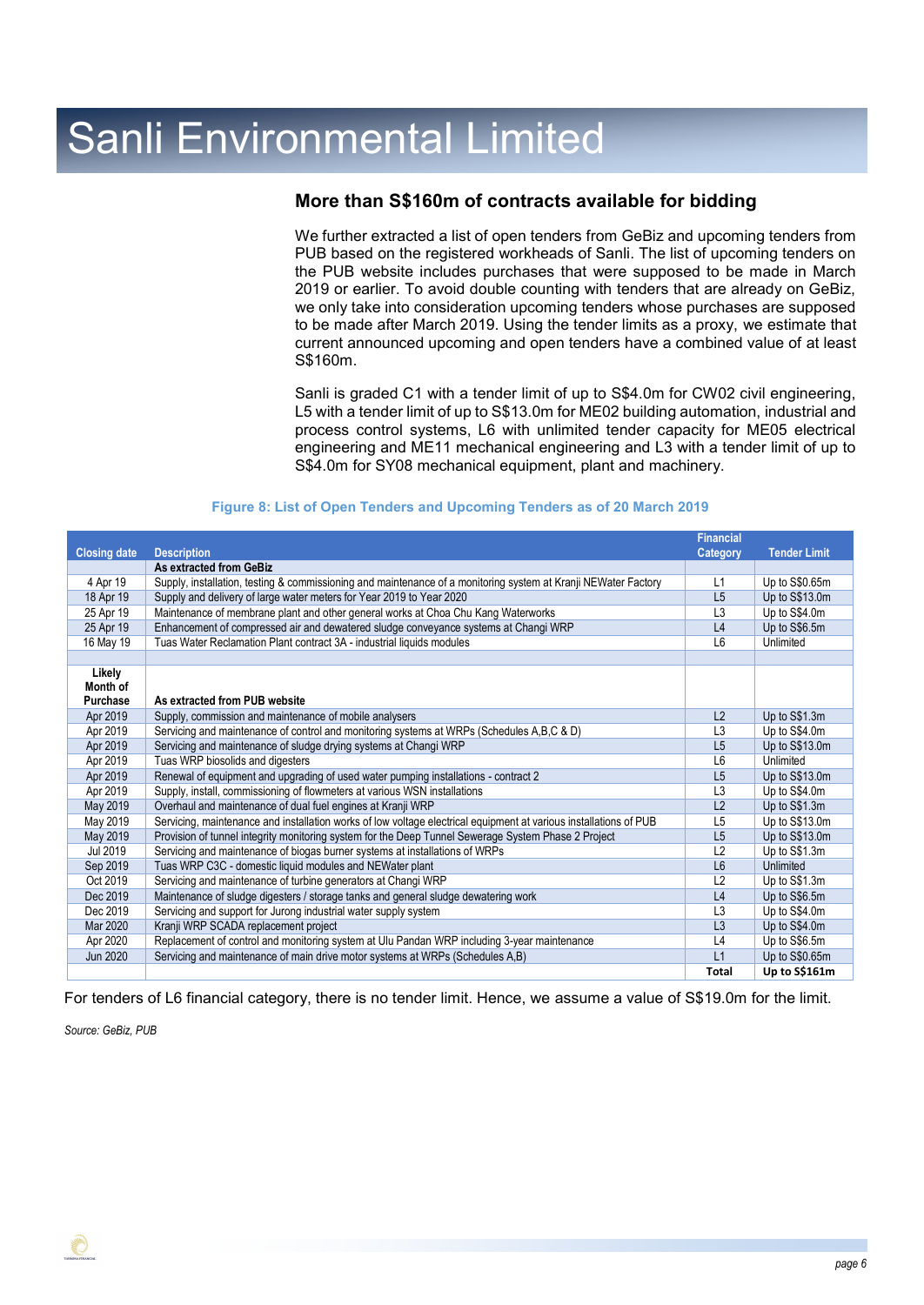## **Tenders for billion-dollar TWRP will also be ramped up**

Sanli will also benefit from the slew of contracts to be awarded for the Tuas Water Reclamation Plant (TWRP). The TWRP has been estimated to cost more than S\$2 billion and its construction will be split among 11 construction tender packages.<sup>2</sup> The first contract (TWRP Contract 1A) was awarded to McConnell Dowell in January 2019 with a winning bid of S\$215.9m to carry out site development works for the TWRP, including construction of sewer connections, as well as provision and maintenance of services such as security, utilities, telecommunications and traffic management.

The tender for the second contract (TWRP Contract 2A) was closed on 14 February 2019 and is currently pending award. Contract 2A entails the construction of the influent pumping stations - three pumping stations and two 66kV substations among other works. Sanli did not participate in the tender for Contract 2A directly but may be involved as a subcontractor. Bids submitted by the nine suppliers ranged from S\$668.2m to S\$1.2 billion. The third contract (TWRP Contract 3A) is open for bidding until 16 May 2019 and pertains to the construction of the industrial liquids modules – primary treatment and secondary treatment facilities, including the membrane bioreactors (Figure 8).

Another five contracts related to the construction of Domestic Liquids Modules, NEWater, Biosolids and Digesters etc, are expected to be available for bidding within 2019. The final three contracts – administration and operations buildings, site completion and wet weather treatment facility will be open for tender from 2020 to 2023, for full completion, testing and commissioning of the TWRP by 2025.

### **Figure 9: Overview of Tuas Water Reclamation Plant Project**



Not shown: Contract 1A – Site Development Works, Contract 5A – Plant Monitoring and Control System, Contract 6B – Site Completion

*Source: https://www.pub.gov.sg/dtss/Documents/Tuas-Water-Reclamation-Plant-Industry-Briefing-2.0-28Nov2018.pdf*

<sup>-</sup><sup>2</sup> https://www.pub.gov.sg/news/pressreleases/pubandneatocallover5billionintendersfortuasnexus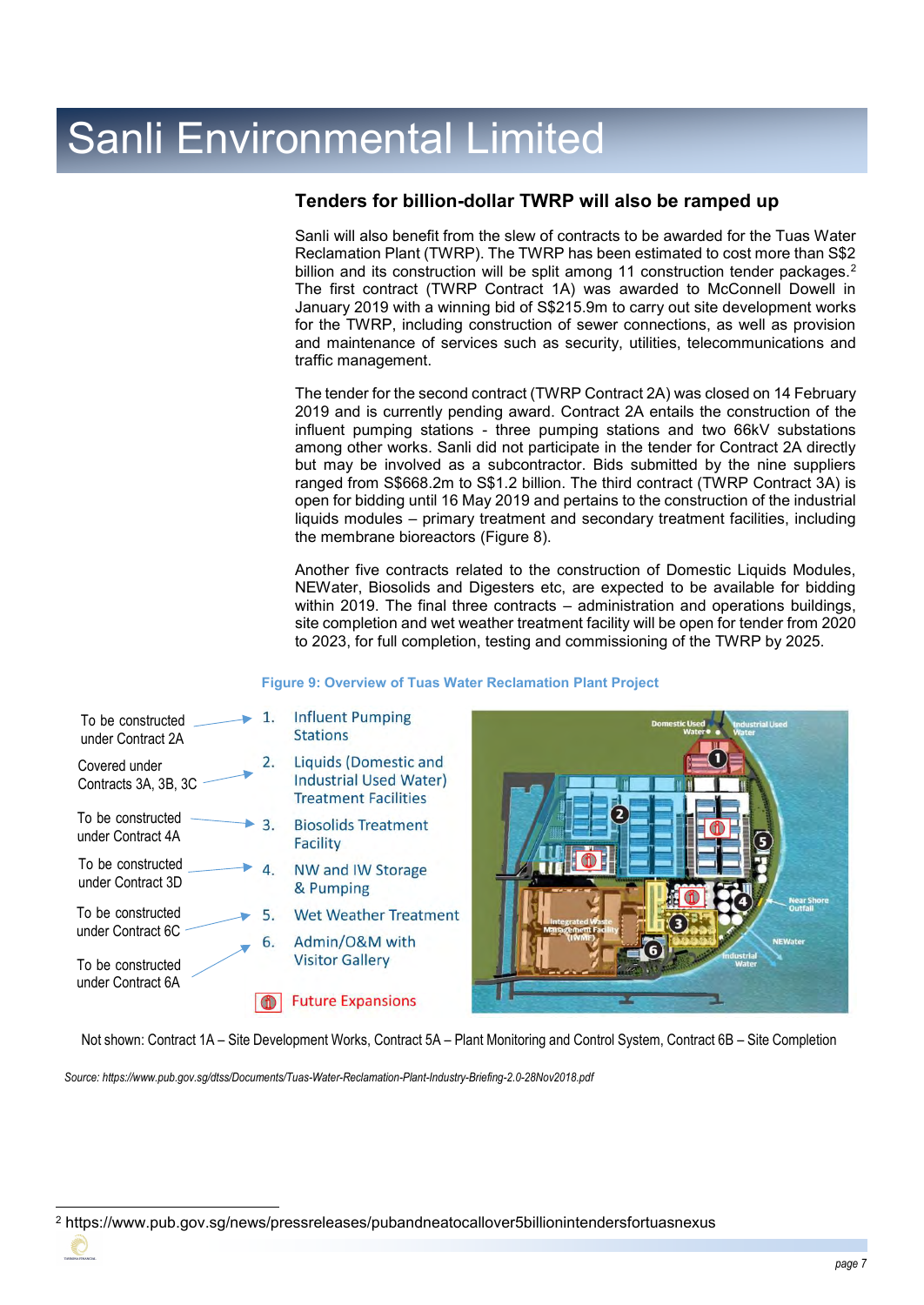#### **Figure 10: Tuas Water Reclamation Plant – Tender and Construction Timeline, as at 28 November 2018**



*Source: https://www.pub.gov.sg/dtss/Documents/Tuas-Water-Reclamation-Plant-Industry-Briefing-2.0-28Nov2018.pdf*

### **Financial Review and Forecasts**

**Profitability rebounded in 1H19.** Sanli reports its results on a semi-annual basis. For the first half FY19 ended 30 September 2018, group revenue grew by 13% to S\$34.7m. Profit attributable to shareholders grew by 168.8% from S\$0.66m in 1H18 to S\$1.77m in 1H19 mainly due to the absence of one-off IPO expenses of S\$1.2m.

**Expect stable growth for FY19.** Sanli is due to report its full year results at the end of May 2019. We expect group revenue to grow modestly or by 2% to S\$75.61m for the full year. Many of the contracts were only awarded in 2019 and will contribute more significantly from FY20 onwards. We expect gross margin to remain stable at about 15%. In all, we expect Sanli to report full year profit attributable to shareholders of S\$4.25m, implying profit attributable to shareholders of S\$2.5m for 2H FY19 (2H FY18: S\$2.4m). We expect higher administrative expenses (S\$6.0m on a trailing 12-month basis vs S\$5.25m for FY18) to partially offset savings from the absence of IPO expenses in FY19.

**Growth to kick in FY20.** Sanli's order book leads us to expect the group to clock revenue of S\$87.5m for FY20. In addition, existing projects will account for S\$44.64m and S\$18.9m of projected revenue for FY21 and FY22. We forecast revenue of S\$91.9m and S\$96.5m (5% growth per annum) for FY21 and FY22. Sanli essentially has one to two years to win another S\$125m of contracts to meet our forecasts for FY21 and FY22.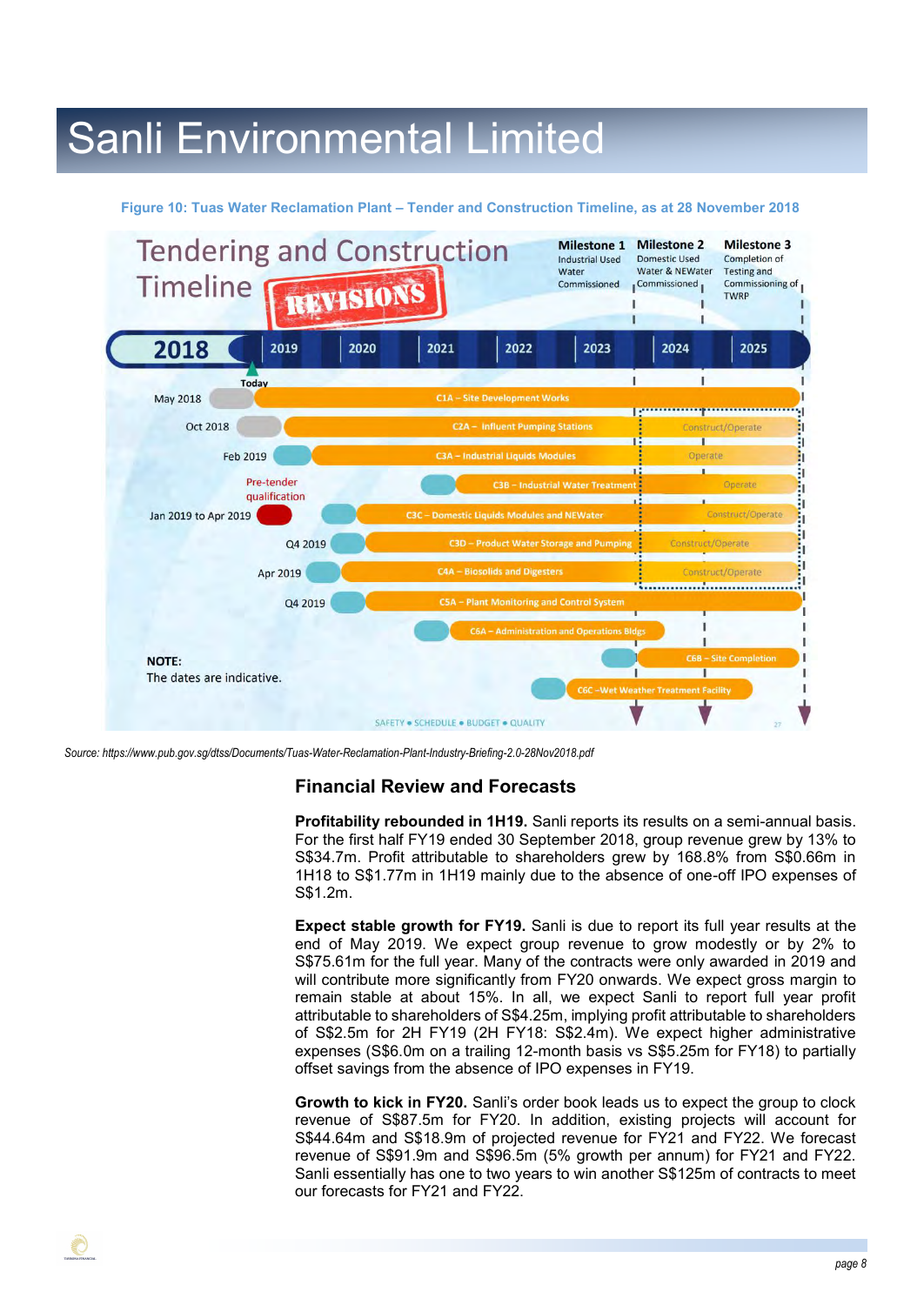#### **Figure 11: Forecasting Assumptions**

|                                                                                                                   | 2018   | <b>Total</b> | 2019F  | 2020F  | 2021F  | 2022F  |
|-------------------------------------------------------------------------------------------------------------------|--------|--------------|--------|--------|--------|--------|
| Order book as at 31 March 2018                                                                                    |        | 110.2        | 71.63  | 38.57  |        |        |
| Supply and installation of mechanical (water management)<br>package works at Pulau Tekong and other contracts     |        | 54.3         | 5.43   | 16.29  | 16.29  | 16.29  |
| Replacement of mechanical and electrical equipment at Kranji<br><b>Water Reclamation Plant</b>                    |        | 51.5         |        | 25.75  | 25.75  |        |
| Overhaul of centrifugal pumps, disintegrators and related<br>equipment and maintenance works at PUB installations |        | 2.4          |        | 0.8    | 0.8    | 0.8    |
| Refurbishment of centrifugal pumps in NEWater factories and<br>waterworks                                         |        | 3.74         |        | 1.25   | 1.25   | 1.25   |
| Maintenance of electrical equipment at Johor plants                                                               |        | 1.66         |        | 0.55   | 0.55   | 0.55   |
| Supply of pipes and accessories                                                                                   |        | 2.5          |        | 2.5    |        |        |
| Supply of water meters of various sizes to local government                                                       |        | 1.8          |        | 1.8    |        |        |
| Revenue, based on order book                                                                                      |        | 228.1        | 77.06  | 87.51  | 44.64  | 18.89  |
| Revenue, from future projects, assumed                                                                            |        |              |        |        | 47.25  | 77.59  |
| <b>Group Revenue</b>                                                                                              | 75.61  |              | 77.06  | 87.51  | 91.89  | 96.48  |
| Gross margin                                                                                                      | 14.38% |              | 15.66% | 15.00% | 15.00% | 15.00% |
| <b>Gross profit</b>                                                                                               | 10.87  |              | 12.06  | 13.13  | 13.78  | 14.47  |
| Other income                                                                                                      | 0.32   |              | 0.30   | 0.30   | 0.30   | 0.30   |
| Administrative expenses                                                                                           | (5.25) |              | (6.02) | (6.20) | (6.39) | (6.58) |
| Other operating expenses                                                                                          | (1.87) |              | (1.02) | (1.05) | (1.08) | (1.12) |
| Finance costs                                                                                                     | (0.24) |              | (0.21) | (0.21) | (0.21) | (0.21) |
| <b>Profit before tax</b>                                                                                          | 3.84   |              | 5.12   | 5.97   | 6.40   | 6.87   |
| Income tax                                                                                                        | (0.79) |              | (0.87) | (1.01) | (1.09) | (1.17) |
| <b>Profit attributable to shareholders</b>                                                                        | 3.07   |              | 4.27   | 4.97   | 5.34   | 5.72   |

Assumed gross margin of 15.66% for FY19 is based on 1H19 reported gross margin. Other income and administrative expenses for FY19F are based on trailing 12-month reported figures, i.e. sum of 2H18 and 1H19. Operating expenses is based on the annualised quantum of 1H19. Finance cost is based on 7.2% of bank borrowings at beginning of period. We assume constant bank borrowings of S\$2.88m. Administrative and operating expenses are assumed to grow at 3% per annum. We also assume an effective tax rate of 17% across our forecast horizon.

*Source: Tayrona Financial*

### **Valuation and Recommendation**

We benchmark Sanli against other SGX listed environment companies. Peers trade at an average P/E of 10.41x and EV/EBITDA of 9.56x. Based on Sanli's FY20F earnings, we estimate that the group may be worth S\$0.193 per share using the peer average P/E or S\$0.275 per share using the peer average EV/EBITDA. We see upside in Sanli from the following factors

- 1) The group is focused on technically complex projects, such as membrane and filtration processes, that command higher margin than plain vanilla engineering, procurement and construction (EPC) projects.
- 2) Our forecasts do not include upside from potential contract wins from the Tuas Water Reclamation Plant.
- 3) The group enjoys lower gearing than its peers due to its focus on higher margin and shorter gestation contracts, of the overall EPC project.

Taking the average of S\$0.193 and S\$0.275, we peg Sanli fair value at S\$0.234 (rounded to S\$0.235) with potential upside of 30.5% from the current share price of S\$0.180. In view of the upside, we rate Sanli Overweight.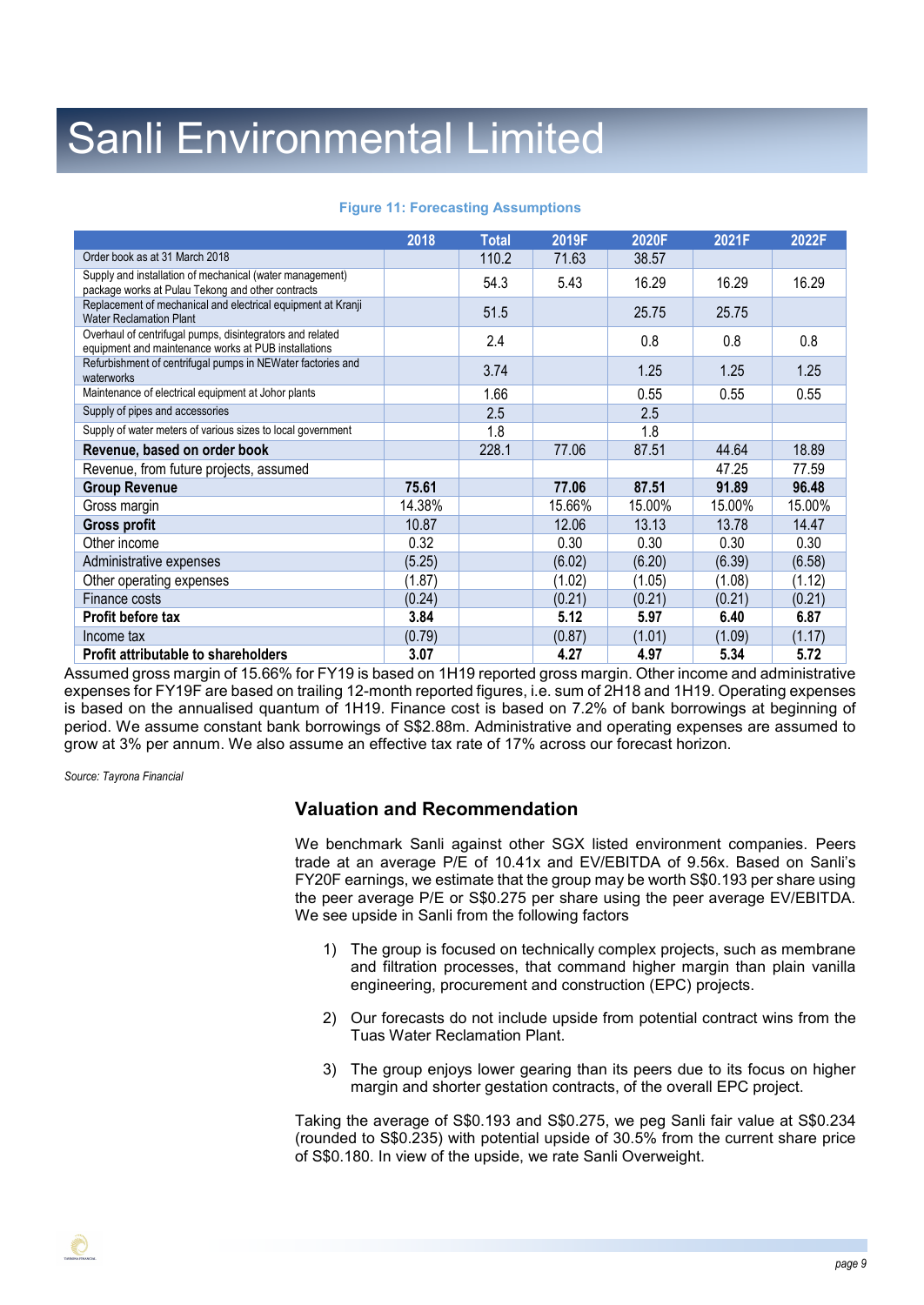### **Figure 12: Peer Comparison**

|                                                    | <b>Mkt Cap</b><br>(S\$m) | <b>Sales</b><br>(S\$m) | P/E   | P/B  | EV/<br><b>EBITDA</b> | D/E    |
|----------------------------------------------------|--------------------------|------------------------|-------|------|----------------------|--------|
| China Everbright Water Ltd                         | 1,177.47                 | 820.8                  | 9.93  | 0.85 | 9.18                 | 95.2%  |
| Citic Envirotech Ltd.                              | 968.5                    | 663.1                  | 13.88 | 1.02 | 10.08                | 146.2% |
| China Jinjiang Environment Holding Company Limited | 851.5                    | 612.3                  | 7.03  | 0.77 | 6.07                 | 97.9%  |
| SIIC Environment Holdings Ltd                      | 834.11                   | 1,105.4                | 7.01  | 0.53 | 10.94                | 167.9% |
| Moya Holdings Asia Limited                         | 340.49                   | 190.6                  | 14.21 | 1.27 | 6.78                 | 97.9%  |
| Darco Water Technologies Limited                   | 38.47                    | 83.8                   | ΝA    | 0.79 | 14.28                | 18.8%  |
| Average                                            | 701.77                   | 579.3                  | 10.41 | 0.87 | 9.56                 | 104.0% |
| Sanli Environmental Limited                        | 48.36                    | 79.6                   | 11.57 | 1.85 | 7.49                 | 11.4%  |

Sales, P/E and EBITDA are based on trailing 12-month values. D/E = Total debt to common equity

*Source: Bloomberg, Tayrona Financial*

### **Figure 13: Fair Value Estimates**

| <b>Valuation Multiple</b>         | P/E                            | <b>EV/EBITDA</b> |  |  |
|-----------------------------------|--------------------------------|------------------|--|--|
| Est. FY20 earnings / EBITDA       | 4.97                           | 7.14             |  |  |
| Multiplied by                     | 10.41x                         | 9.56x            |  |  |
| <b>Estimated enterprise value</b> |                                | 68.20            |  |  |
| Add back net cash as end 1H FY19  |                                | 5.65             |  |  |
| <b>Estimated market cap</b>       | 51.77                          | 73.85            |  |  |
| Divided by number of shares       | 268.36m                        | 268.36m          |  |  |
| Fair value per share              | S\$0.193<br>S\$0.275           |                  |  |  |
| - Midpoint of estimates           | S\$0.234 (rounded to S\$0.235) |                  |  |  |

*Source: Tayrona Financial*

### **Key Risks**

**Potential revenue lumpiness.** The large size of Sanli's order book today is due to the S\$54.3m and S\$51.5m contracts to supply and install works at Pulau Tekong and to replace equipment at the Kranji Water Reclamation Plant. These large contracts may result in lumpiness in the group's future revenue. While the Tuas Water Reclamation Plant may provide large-contract opportunities, there is the risk that the group may not be able to replace these large contracts and hence recognize lower revenue in subsequent years.

**Margin may fluctuate.** We generally assume gross margin of 15% across our forecast horizon. However, there is the risk that larger projects command lower gross margin which may affect our forecasts. The group's gross margin fell from 15.8% in 1H FY18 to 13.4% in 2H FY18 due to revenue recognition from a large but lower gross margin project.

**Limited visibility over FY19F performance.** The group is due to announce its full year FY19 results by the end of May 2019. As many of the newer contracts were awarded only recently and the group recognized only S\$34.7m of revenue for 1H FY19 as opposed to S\$44.9m for 2H FY18, there is the risk that the group's FY19 revenue and profit after tax may be lower than projected.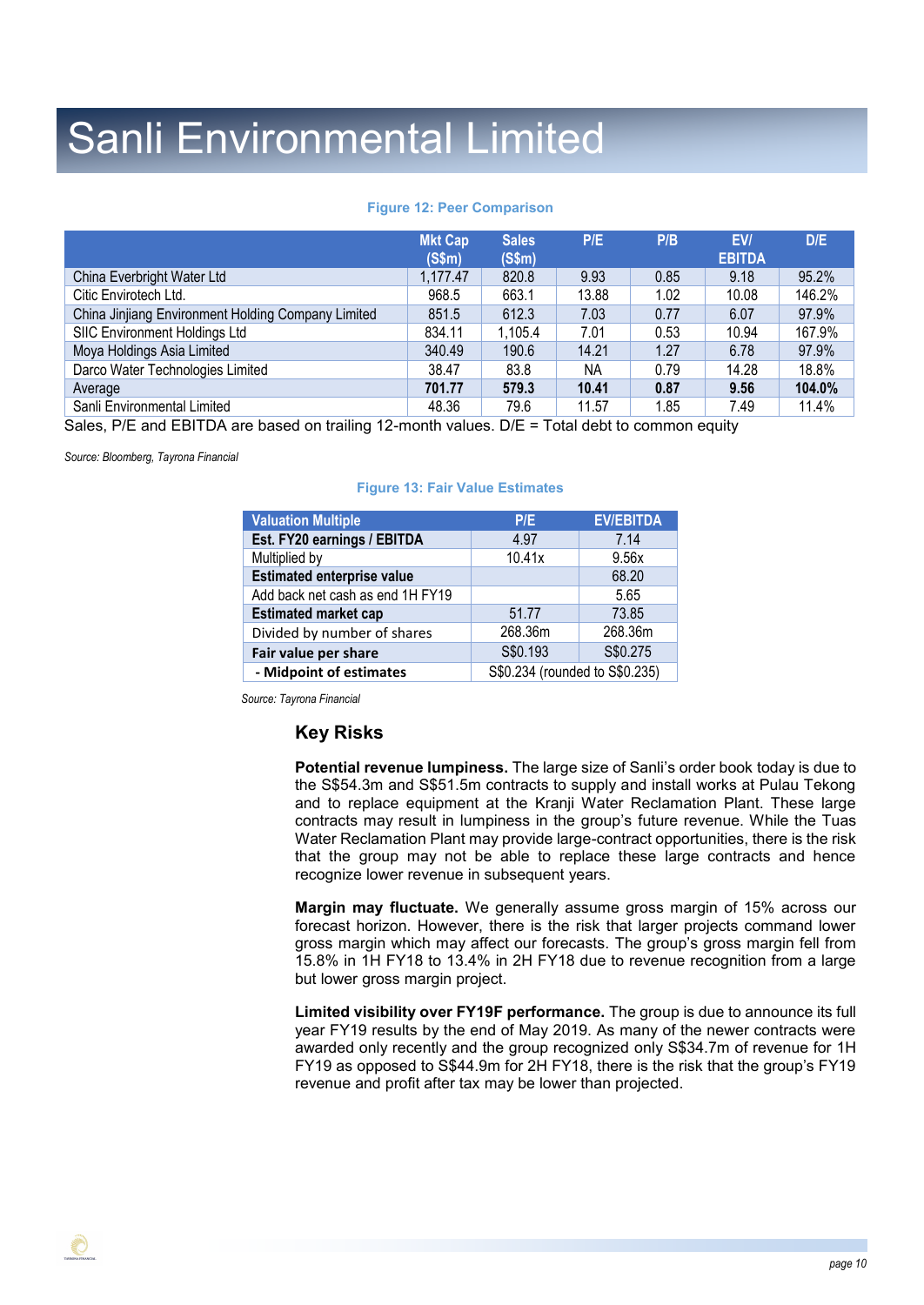| Profit & Loss (S\$m, FYE Mar)           | 2016                     | 2017                     | 2018                     | 2019F                    | 2020F                    | 2021F                    | 2022F                    |
|-----------------------------------------|--------------------------|--------------------------|--------------------------|--------------------------|--------------------------|--------------------------|--------------------------|
| Revenue                                 | 57.26                    | 64.31                    | 75.61                    | 77.06                    | 87.51                    | 91.89                    | 96.48                    |
| Operating expenses                      | (49.11)                  | (56.86)                  | (69.41)                  | (69.95)                  | (79.62)                  | (83.63)                  | (87.81)                  |
| <b>EBITDA</b>                           | 8.15                     | 7.45                     | 6.20                     | 7.11                     | 7.89                     | 8.26                     | 8.67                     |
| Depreciation & amortisation             | (0.41)                   | (0.49)                   | (0.58)                   | (1.07)                   | (0.96)                   | (0.86)                   | (0.78)                   |
| <b>EBIT</b>                             | 7.74                     | 6.96                     | 5.62                     | 6.04                     | 6.92                     | 7.40                     | 7.89                     |
| Net interest & invt income              | (0.55)                   | (0.69)                   | (1.79)                   | (0.93)                   | (0.96)                   | (0.99)                   | (1.02)                   |
| Associates' contribution                | $\blacksquare$           | $\blacksquare$           | $\blacksquare$           |                          | $\blacksquare$           |                          | $\blacksquare$           |
| Exceptional items                       |                          |                          |                          |                          |                          |                          |                          |
| Pretax profit                           | 7.19                     | 6.27                     | 3.84                     | 5.12                     | 5.97                     | 6.40                     | 6.87                     |
| Tax                                     | (1.29)                   | (1.06)                   | (0.79)                   | (0.87)                   | (1.01)                   | (1.09)                   | (1.17)                   |
| Minority interests                      | 0.04                     | (0.04)                   | 0.01                     | 0.02                     | 0.02                     | 0.02                     | 0.02                     |
| Net profit                              | 5.94                     | 5.17                     | 3.07                     | 4.27                     | 4.97                     | 5.34                     | 5.72                     |
| Shares at year-end (m)                  | 268.7                    | 268.7                    | 268.7                    | 268.7                    | 268.7                    | 268.7                    | 268.7                    |
|                                         |                          |                          |                          |                          |                          |                          |                          |
| Balance Sheet (S\$m, as at Mar)         | 2016                     | 2017                     | 2018                     | 2019F                    | 2020F                    | 2021F                    | 2022F                    |
| <b>Fixed assets</b>                     | 5.75                     | 5.65                     | 10.50                    | 9.43                     | 8.47                     | 7.60                     | 6.83                     |
| Intangible assets                       | $\blacksquare$           | $\overline{\phantom{a}}$ | $\blacksquare$           |                          | $\overline{\phantom{a}}$ |                          |                          |
| Other long-term assets                  | 0.52                     | 0.27                     | 0.27                     | 0.27                     | 0.27                     | 0.27                     | 0.27                     |
| Total non-current assets                | 6.27                     | 5.92                     | 10.77                    | 9.70                     | 8.73                     | 7.87                     | 7.10                     |
| Cash and equivalents                    | 6.62                     | 11.48                    | 9.35                     | 13.22                    | 16.90                    | 21.32                    | 26.01                    |
| <b>Stocks</b>                           | $\overline{\phantom{a}}$ | $\overline{\phantom{a}}$ | ÷,                       |                          | $\overline{\phantom{a}}$ |                          |                          |
| Trade debtors                           | 7.01                     | 6.67                     | 15.69                    | 11.39                    | 12.93                    | 13.58                    | 14.26                    |
| Other current assets                    | 8.22                     | 6.07                     | 13.48                    | 13.74                    | 15.60                    | 16.38                    | 17.20                    |
| <b>Total current assets</b>             | 21.85                    | 24.22                    | 38.52                    | 38.35                    | 45.43                    | 51.28                    | 57.47                    |
| Trade creditors                         | 8.02                     | 12.56                    | 19.82                    | 16.25                    | 18.60                    | 19.53                    | 20.51                    |
| Short-term borrowings                   | 2.85                     | 0.85                     | 0.27                     | 0.27                     | 0.27                     | 0.27                     | 0.27                     |
| Other current liabilities               | 1.86                     | 5.06                     | 1.50                     | 0.60                     | 0.60                     | 0.52                     | 0.52                     |
| <b>Total current liabilities</b>        | 12.72                    | 18.47                    | 21.59                    | 17.13                    | 19.47                    | 20.32                    | 21.29                    |
| Long-term borrowings                    | 3.73                     | 2.88                     | 2.61                     | 2.61                     | 2.61                     | 2.61                     | 2.61                     |
| Other long-term liabilities             | 0.36                     | 0.27                     | 0.18                     | 0.09                     | 0.01                     |                          | $\blacksquare$           |
| <b>Total long-term liabilities</b>      | 4.09                     | 3.15                     | 2.79                     | 2.70                     | 2.62                     | 2.61                     | 2.61                     |
| Shareholders' funds                     | 11.36                    | 8.51                     | 24.87                    | 28.20                    | 32.07                    | 36.24                    | 40.70                    |
| <b>Minority interests</b>               | (0.04)                   | $\blacksquare$           | 0.04                     | 0.02                     | (0.00)                   | (0.02)                   | (0.04)                   |
| NTA/share (S\$)                         | 0.04                     | 0.03                     | 0.09                     | 0.11                     | 0.12                     | 0.13                     | 0.15                     |
| <b>Total Assets</b>                     | 28.12                    | 30.13                    | 49.28                    | 48.04                    | 54.16                    | 59.15                    | 64.56                    |
| Total Liabilities + Shareholders' funds | 28.12                    | 30.13                    | 49.28                    | 48.04                    | 54.16                    | 59.15                    | 64.56                    |
| Cash Flow (S\$m, FYE Mar)               | 2016                     | 2017                     | 2018                     | 2019F                    | 2020F                    | 2021F                    | 2022F                    |
| Pretax profit                           | 7.19                     | 6.27                     | 3.84                     | 5.12                     | 5.97                     | 6.40                     | 6.87                     |
| Depreciation & non-cash adjustments     | 0.59                     | 0.70                     | 0.97                     | 1.17                     | 1.06                     | 0.97                     | 0.88                     |
| Working capital changes                 | (4.34)                   | 8.03                     | (9.73)                   | 0.53                     | (1.06)                   | (0.50)                   | (0.52)                   |
| Cash tax paid                           | (0.32)                   | (0.61)                   | (2.04)                   | (1.83)                   | (1.01)                   | (1.09)                   | (1.17)                   |
| Cash flow from operations               | 3.12                     | 14.39                    | (6.97)                   | 4.99                     | 4.96                     | 5.79                     | 6.06                     |
| Capex                                   | (0.70)                   | (0.43)                   | (5.43)                   | $\overline{\phantom{a}}$ | $\overline{\phantom{a}}$ | $\overline{\phantom{a}}$ | $\overline{\phantom{a}}$ |
|                                         |                          |                          |                          |                          |                          |                          |                          |
| Net investments & sale of FA            | (0.52)                   |                          | 0.25                     |                          |                          |                          |                          |
| Others                                  | 0.04                     | 0.06                     | 0.11                     | 0.11                     | 0.11                     | 0.11                     | 0.11                     |
| Cash flow from investing                | (1.18)                   | (0.37)                   | (5.08)                   | 0.11                     | 0.11                     | 0.11                     | 0.11                     |
| Debt raised/(repaid)                    | 1.54                     | (0.84)                   | (0.85)                   | $\overline{\phantom{a}}$ | $\blacksquare$           | $\overline{\phantom{a}}$ |                          |
| Equity raised/(repaid)                  | $\blacksquare$           | $\overline{\phantom{a}}$ | 11.04                    | $\overline{\phantom{a}}$ | $\overline{\phantom{a}}$ | $\blacksquare$           | $\overline{\phantom{a}}$ |
| Dividends paid                          | (0.90)                   | (8.00)                   | $\overline{\phantom{a}}$ | (0.94)                   | (1.09)                   | (1.17)                   | (1.26)                   |
| <b>Others</b>                           | (0.19)                   | (0.32)                   | (0.27)                   | (0.30)                   | (0.30)                   | (0.30)                   | (0.21)                   |
| Cash flow from financing                | 0.45                     | (9.16)                   | 9.91                     | (1.23)                   | (1.39)                   | (1.47)                   | (1.47)                   |
| Change in cash                          | 2.39                     | 4.86                     | (2.13)                   | 3.87                     | 3.67                     | 4.42                     | 4.69                     |
| Change in net cash/(debt)               | 0.85                     | 7.70                     | (1.28)                   | 3.87                     | 3.67                     | 4.42                     | 4.69                     |
| Ending net cash/(debt)                  | 0.05                     | 7.75                     | 6.47                     | 10.34                    | 14.01                    | 18.44                    | 23.13                    |
|                                         |                          |                          |                          |                          |                          |                          |                          |
| <b>KEY RATIOS (FYE Mar)</b>             | 2016                     | 2017                     | 2018                     | 2019F                    | 2020F                    | 2021F                    | 2022F                    |
| Revenue growth (%)                      | 53.3                     | 12.3                     | 17.6                     | 1.9                      | 13.6                     | 5.0                      | 5.0                      |
| EBITDA growth (%)                       | 81.3                     | (8.5)                    | (16.8)                   | 14.7                     | 10.9                     | 4.7                      | 5.0                      |
| Pretax margins (%)                      | 12.5                     | 9.7                      | 5.1                      | 6.6                      | 6.8                      | 7.0                      | 7.1                      |
| Net profit margins (%)                  | 10.4                     | 8.0                      | 4.1                      | 5.5                      | 5.7                      | 5.8                      | 5.9                      |
| Effective tax rates (%)                 | 17.9<br>15.1             | 16.8                     | 20.4                     | 17.0<br>21.9             | 17.0<br>22.0             | 17.0                     | 17.0<br>22.0             |
| Net dividend payout (%)<br>ROE (%)      | 59.8                     | 154.7<br>31.0            | 21.9<br>11.6             | 14.2                     | 14.6                     | 22.0<br>13.9             | 14.1                     |

*Source: Company, Tayrona Financial*